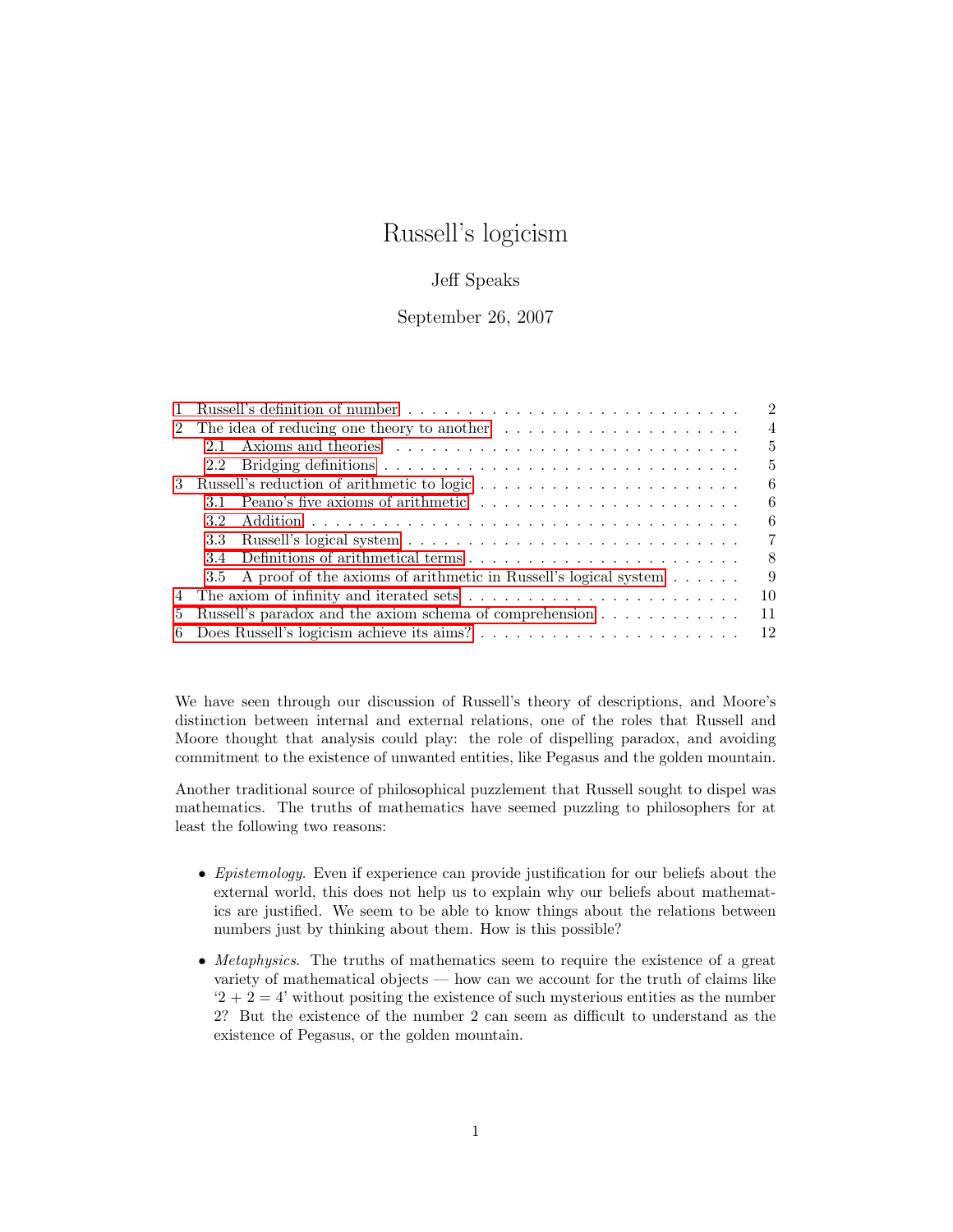Russell's answer to these problems was that, just as claims about negative existentials are disguised claims about whether certain propositional functions are sometimes true, so claims about mathematics are disguised claims about logic. This helps with the epistemological problem, since presumably our knowledge of logical truths is unproblematic. It helps with the metaphysical problem, since it allows us to avoid positing the existence of any distinctively mathematical objects.

Our aim will be to understand and evaluate Russell's claim that truths of mathematics are disguised truths of logic. In your reading, you may want to utilize not only the assigned Chapter 2 of Russell's Introduction to Mathematical Philosophy, but also the chapter from Scott Soames's history of analytic philosophy which is in the coursepack. We will be covering some material which Soames discusses, but which goes beyond the material in Russell's Chapter 2. (I will cite some of the other relevant primary sources as we go.)

## 1 Russell's definition of number

<span id="page-1-0"></span>A first step in seeing how Russell aimed to show that mathematical truths are disguised versions of logical ones is to see what he thought numbers to be.

Russell thinks that the first step is getting clear on the 'grammar' of numbers:

"Many philosophers, when attempting to define number, are really setting to work to define plurality, which is quite a different thing. Number is what is characteristic of numbers, as man is what is characteristic of men. A plurality is not an instance of number, but of some particular number. A trio of men, for example, is an instance of the number 3, and the number 3 is an instance of number; but the trio is not an instance of number. This point may seem elementary and scarcely worth mentioning; yet it has proved too subtle for the philosophers, with few exceptions." (11)

The basic idea here is that we need to distinguish between giving definitions of particular numbers, like the number 3, and giving a definition of number itself. Russell's basic idea here is that both the number 3 and number are 'characteristics', which you can think of as being kind of like properties. The number 3 is a property of a trio of men; number-hood is a property of the number 3. But these two properties are properties of different kinds of things. Russell is saying that the number 3 is a property of trios, whereas number is a property of the number 2, the number 3, and the other numbers. (12)

(Compare: redness, and color. My sweater is red, and redness is a color, but my sweater is not a color.)

It is at this stage in the discussion that Russell introduces the topic of collections, or sets. It is important to see what role sets are playing here. For many purposes, we can replace talk of properties, or characteristics, of things with talk of the set of things with that characteristic. For example, for some purposes we can replace the property of redness with the set of red things. This is sort of like what Russell is doing here. He began by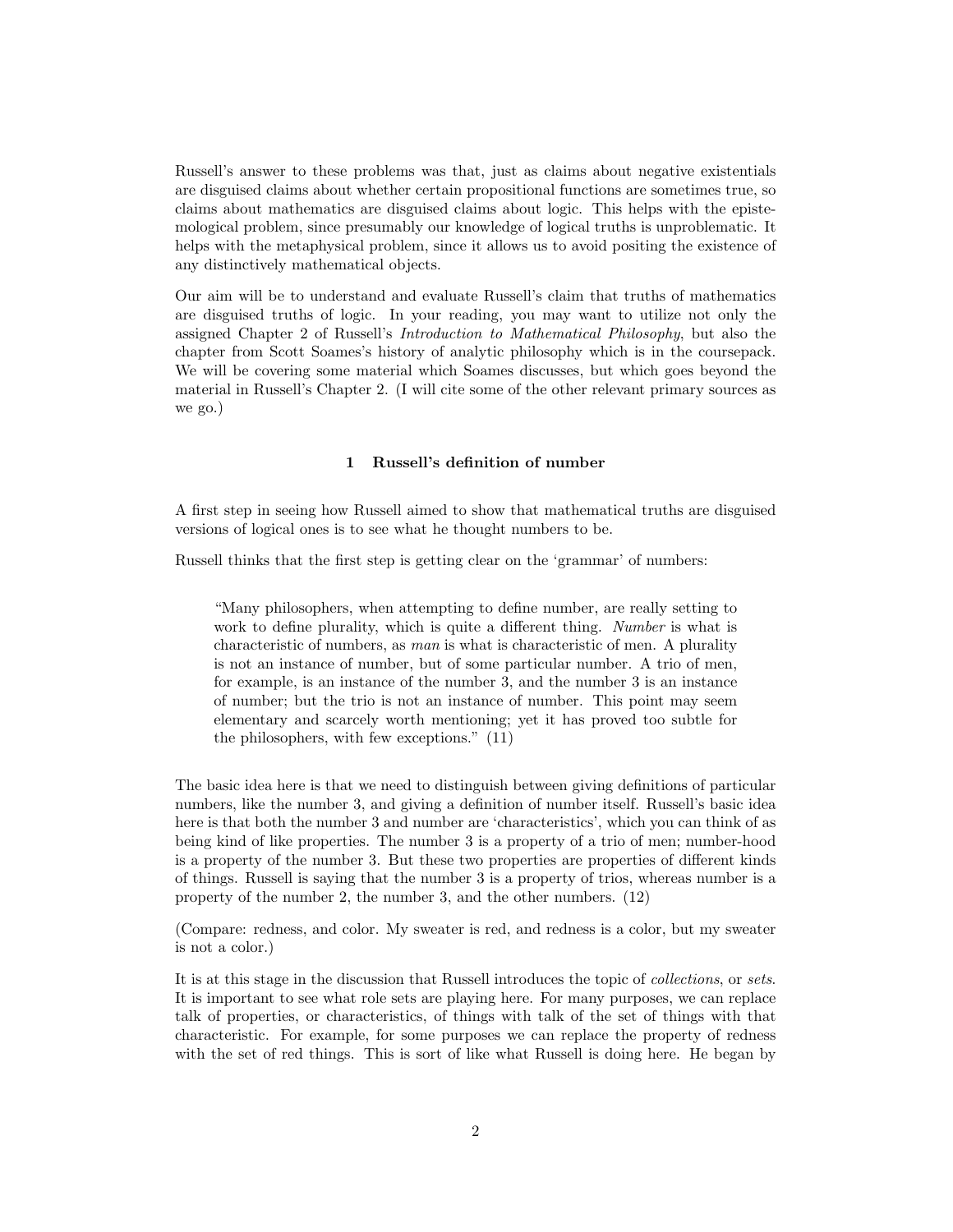talking about the number 3, and number in general, as properties or characteristics. Now he is moving from this to talking about the number 3, and number in general, as sets.

The next question is, what sets are they? Russell says:

"Reurning now to the definition of number, it is clear that number is a way of bringing together certain collections, namely, those that have a given number of terms. We can suppose all couples in one bundle, all trios in another, and so on. In this way we obtain various bundles of collections, each bundle consisting of all the collections that have a certain number of terms. Each bundle is a class whose members are collections, i.e. classes; thus each is a class of classes." (14)

Thus the number two is the set of all sets with two members, the number three is the set of all three-membered sets, and so on.

How this fits the 'grammar' of the inquiry. 'Being an instance of the number 3' and 'being a member of the set which is the number 3.'

This is not a successful definition of the numbers, however; it uses the notion of a 'set with two members'. But 'two' is just what we are trying to define. So at this stage we know what kind of things Russell takes numbers to be – they are sets of sets – but we do not yet have a definition of the numbers.

A first step in doing this is to say when two sets have the same number of members. Russell says,

"In actual fact, it is simpler logically to find out whether two collections have the same number of terms than it is to define what that number is. An illustration will make this clear. If there were no polygamy or polyandry anywhere in the world, it is clear that the number of husbands living at any moment would be exactly the same as the number of wives. We do not need a census to assure us of this, nor do we need to know what is the actual numbers of husbands and wives. We know that the number must be the same in both collections, because each husband has one wife and each wife has one husband. The relation of husband and wife is what is called "one-one."" (15)

As Russell goes on to point out, we can define the relation of 'having the same number of members' in terms of a one-to-one relation:

S and S' have the same number of members  $\equiv_{df}$  there is some one-one relation between  $S$  and  $S'$ 

Russell says that when two sets have a one-one relation between them, they are similar. Why it is plausible to think that the idea of a one-to-one relation does not presuppose any mathematical facts, and therefore is not circular in the present context. 'Matching'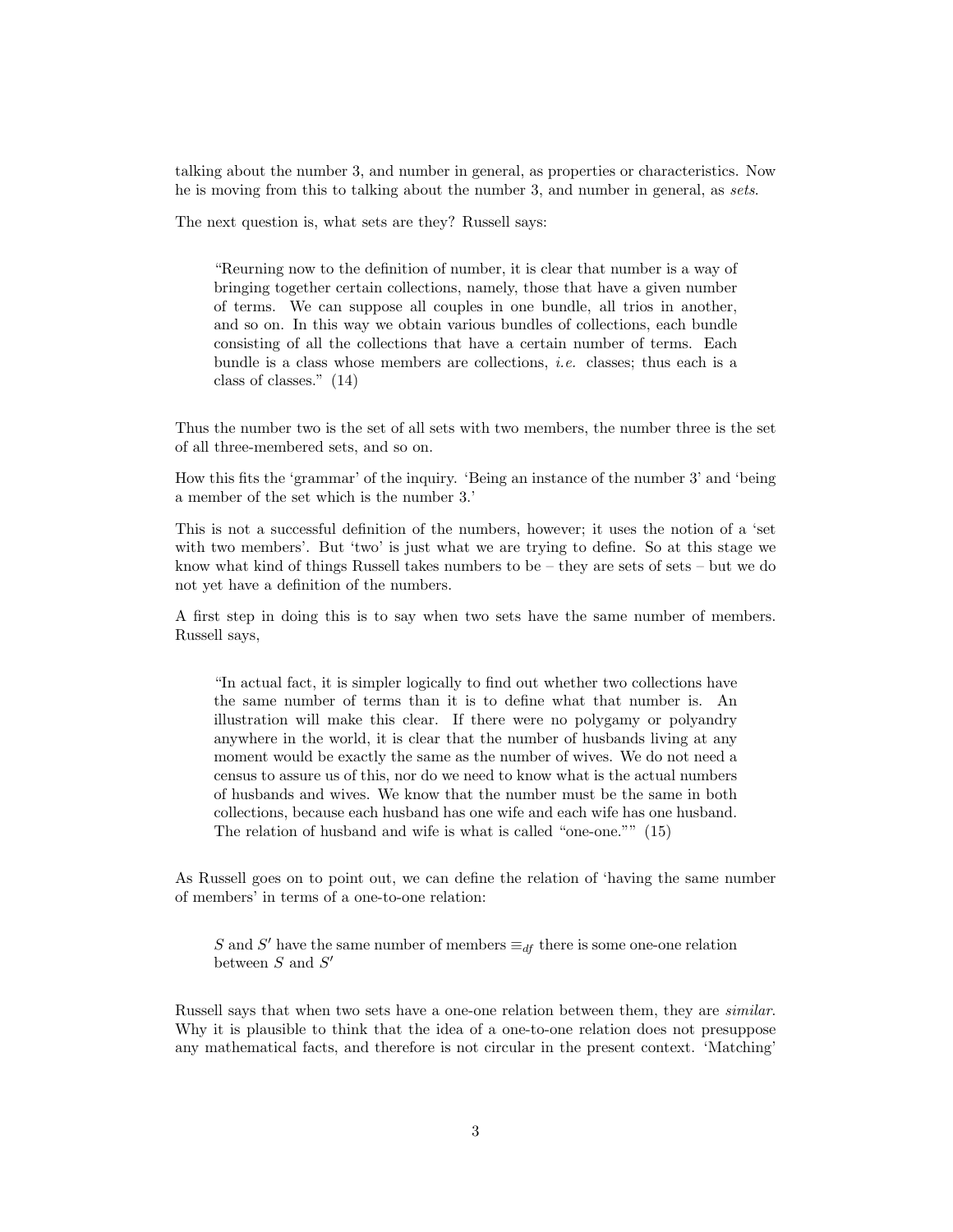objects to see if two groups have the same number of members as an intuitive example of a one-one relation.

Given any set  $S$ , we can define the *number of that classes* follows:

N is the number of a class  $S \equiv_{df} N$  is the set of all sets similar to S.

or, as Russell puts it,

"The number of a class is the class of all those classes that are similar to it." (18)

This allows us to give a definition of what it is for something to be a number, which Russell expresses as follows:

"A number is anything which is the number of some class." (18)

As Russell notes, this sounds circular, but isn't. To see that it is not circular, note that we can express it as follows:

N is a number  $\equiv_{df}$  there is some set S such that N is the set of all sets similar to S.

This gives us a noncircular definition of number.

There is a sense in which we still have not given a noncircular definition of specific numbers, like the number 2. That will come a bit later, when we present the details of Russell's logical system, and the axioms of arithmetic. For now, the important thing is that you get the basic idea behind what kinds of things Russell thinks numbers are. Now we'll move on to try to say why he thinks that numbers are these kinds of things.

## 2 The idea of reducing one theory to another

<span id="page-3-0"></span>The basic claim of logicism is that mathematics is really a branch of logic. This is sometimes expressed by saying that mathematics (in this case, arithmetic) is *reducible* to logic.

What must someone show in order to show that one theory is, in this sense, reducible to another?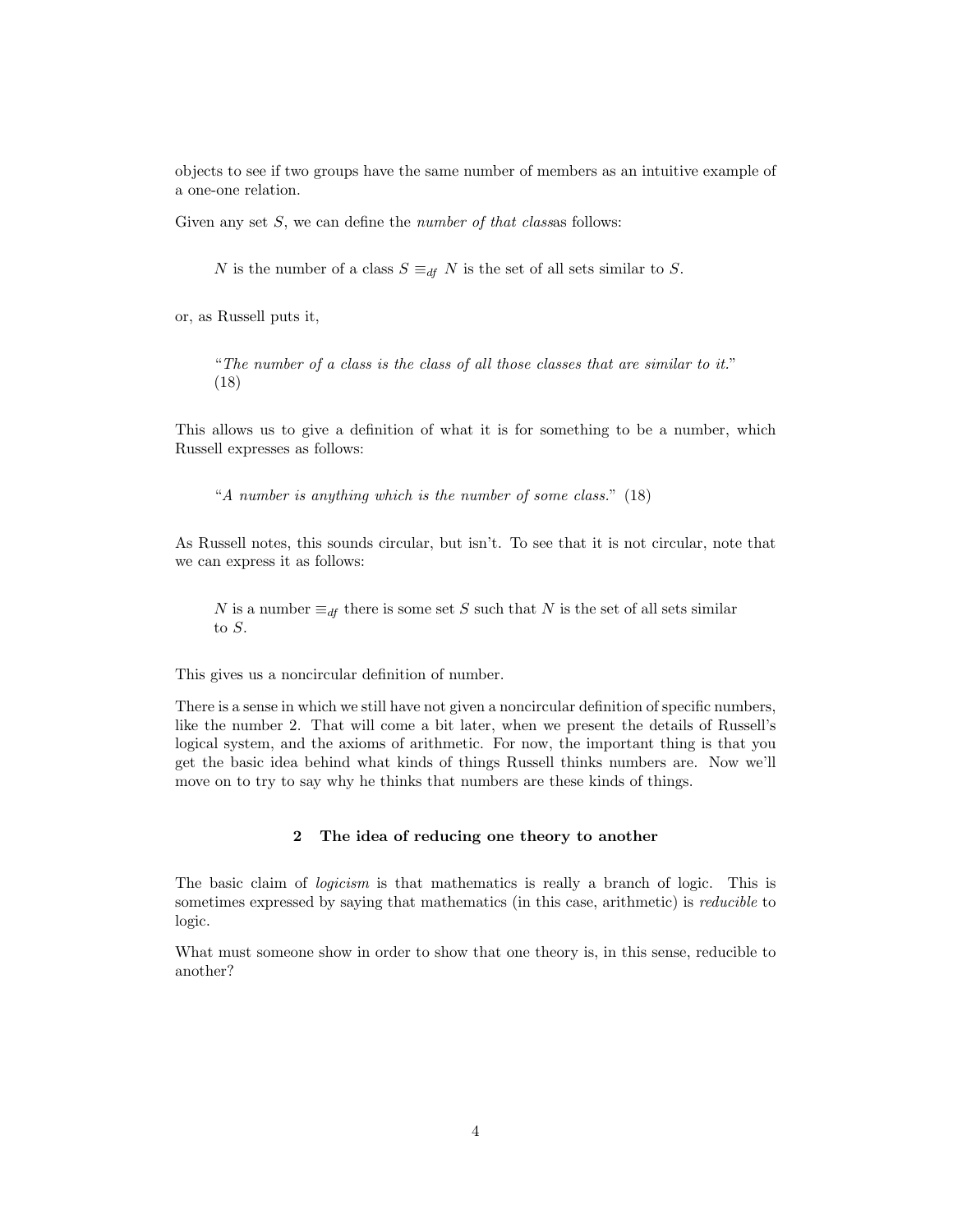## 2.1 Axioms and theories

<span id="page-4-0"></span>To make this clear, we'll first have to get clearer on what kinds of things theories are.

We will take 'theories' to bet sets of sentences, which include a set of basic *axioms*. The axioms are expressed in terms of concepts which are undefined, and basic (so far as the theory is concerned).

Other sentences will follow from the axioms of the theory. These are called theorems of the theory.

There may also be another class of sentences, definitions, which define new expressions in terms of the vocabulary in the axioms. If a theory contains definitions as well as axioms, the theorems of the theory will include all sentences which follow from the axioms, together with the definitions.

## 2.2 Bridging definitions

<span id="page-4-1"></span>Suppose that we have two theories,  $T_1$  and  $T_2$ , each of which include a set of axioms. Suppose further, as is usually the case, that the axioms contain different privileged vocabulary. What must be the case for us to be able to say that  $T_2$  is *reducible* to  $T_1$ ?

A natural thought is that  $T_2$  is reducible to  $T_1$  just in case every theorem of  $T_2$  follows from the axioms of  $T_1$ . This would mean, in effect, that everything which  $T_2$  says is provable from the resources of  $T_1$ . Since all the theorems of a theory follow from its axioms, to show that  $T_2$  is reducible to  $T_1$  in this sense, all that is required is to show that the *axioms* of  $T_2$  follow from the axioms of  $T_1$ .

But at this point, we reach a problem. Typically, the axioms of the theory to be reduced are given in different vocabulary from the axioms of the reducing theory. But then there is no obvious way to prove the axioms of one from the axioms of the other. The case we are interested in — the reduction of arithmetic to logic — is a case in point. As we will see, the axioms of arithmetic say things about numbers, such as zero, and relations between numbers, such as the relation of one number being the successor of another (i.e., the number after another). But the axioms of logical theories say nothing at all about such things. So how could we prove the axioms of arithmetic from the axioms of logic?

The answer is that we will need bridging definitions, which translate the vocabulary of the theory to be reduced into the vocabulary of the reducing theory. We can now see that Russell's definition of numbers in terms of sets might play this role. If the axioms of some logical theory mention sets, and sets are numbers, then maybe we can prove arithmetical truths from logical axioms after all.

One important question here is: how can we tell whether a bridging definition is a good one? This is a question to which we will return.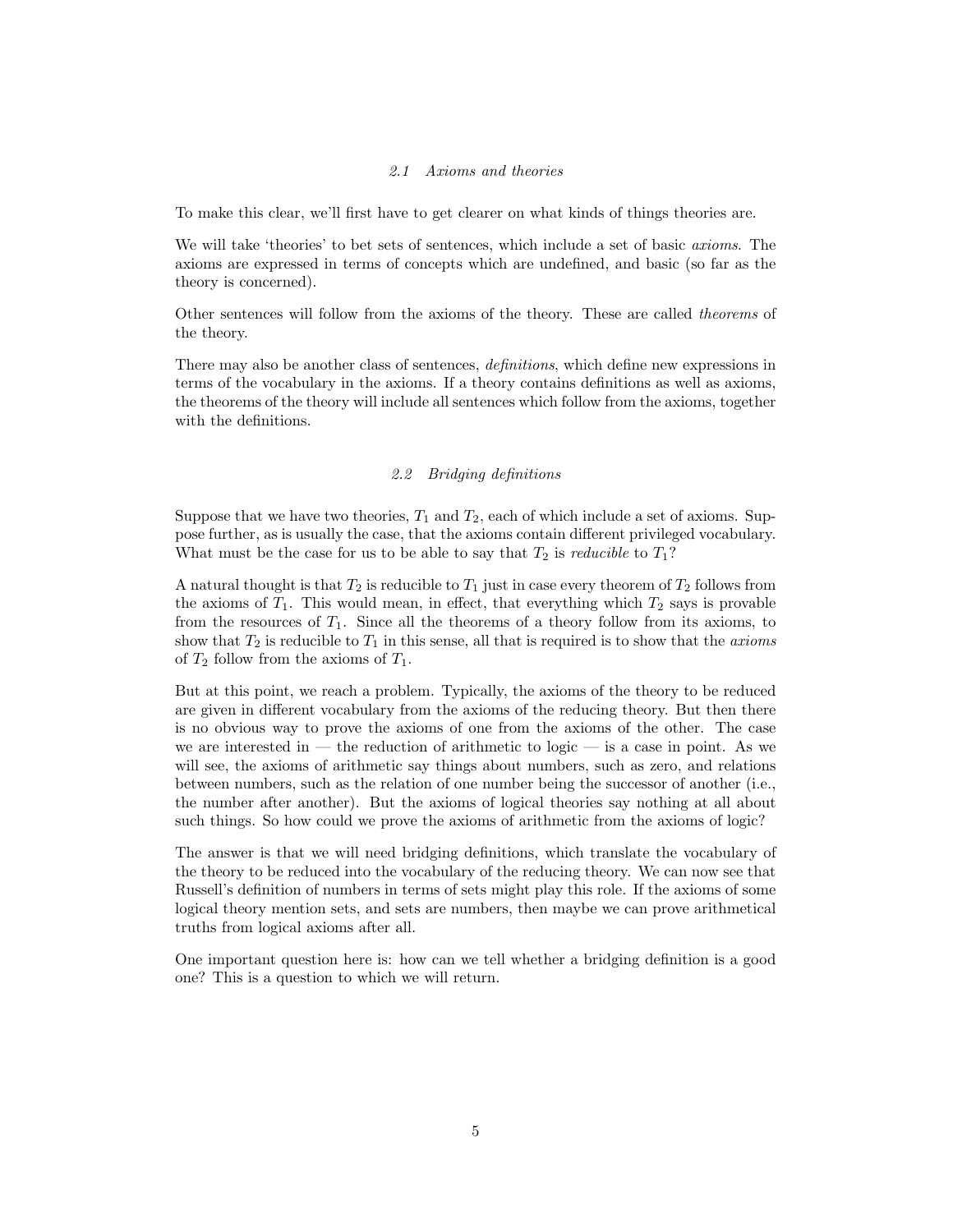## 3 Russell's reduction of arithmetic to logic

<span id="page-5-0"></span>We have have some grasp of Russell's definitions of the numbers, and have some grasp of what it means for one theory to be reducible to another. We want to get into position to be able to evaluate the claim that arithmetic is reducible to logic. To do this, we will have to get clearer on what the 'theories' of arithmetic and logic are like. And to do this, we will have to say what the axioms of arithmetic and logic are.

#### 3.1 Peano's five axioms of arithmetic

<span id="page-5-1"></span>In Chapter 1, Russell gives the following statement of Peano's axioms of arithmetic:

" $(P1)$  0 is a number.

(P2) The successor of any number is a number.

(P3) No two numbers have the same successor.

(P4) 0 is not the successor of any number.

(P5) Any property which belongs to 0, and also to the successor of every number which has the property, belongs to all numbers."  $(5-6)$ 

We will follow Russell in taking these as the five axioms of arithmetic, and we will assume that we have a reduction of arithmetic to logic if we have a logical system which offers proofs of these five axioms.

## 3.2 Addition

<span id="page-5-2"></span>To get a handle on why it is plausible to regard (P1-P5) as the axioms of arithmetic, it may be useful to see how simple arithmetic operations can be explained using them. We will use the example of addition. The question is: how can facts about addition be proved using these five axioms?

Addition can be defined using the following two claims:

(A1) for any natural number  $x, x + 0 = x$ 

(A2) for any natural numbers x and y,  $x + y' = (x + y)'$ 

plus definitions of the numbers as successors of 0. We write 'the successor of  $x'$  as  $x'$ .

How can these two claims be used to show that, e.g.,  $1+2=3$ ? We can write what has to be proved as:

$$
0'+0''=0'''
$$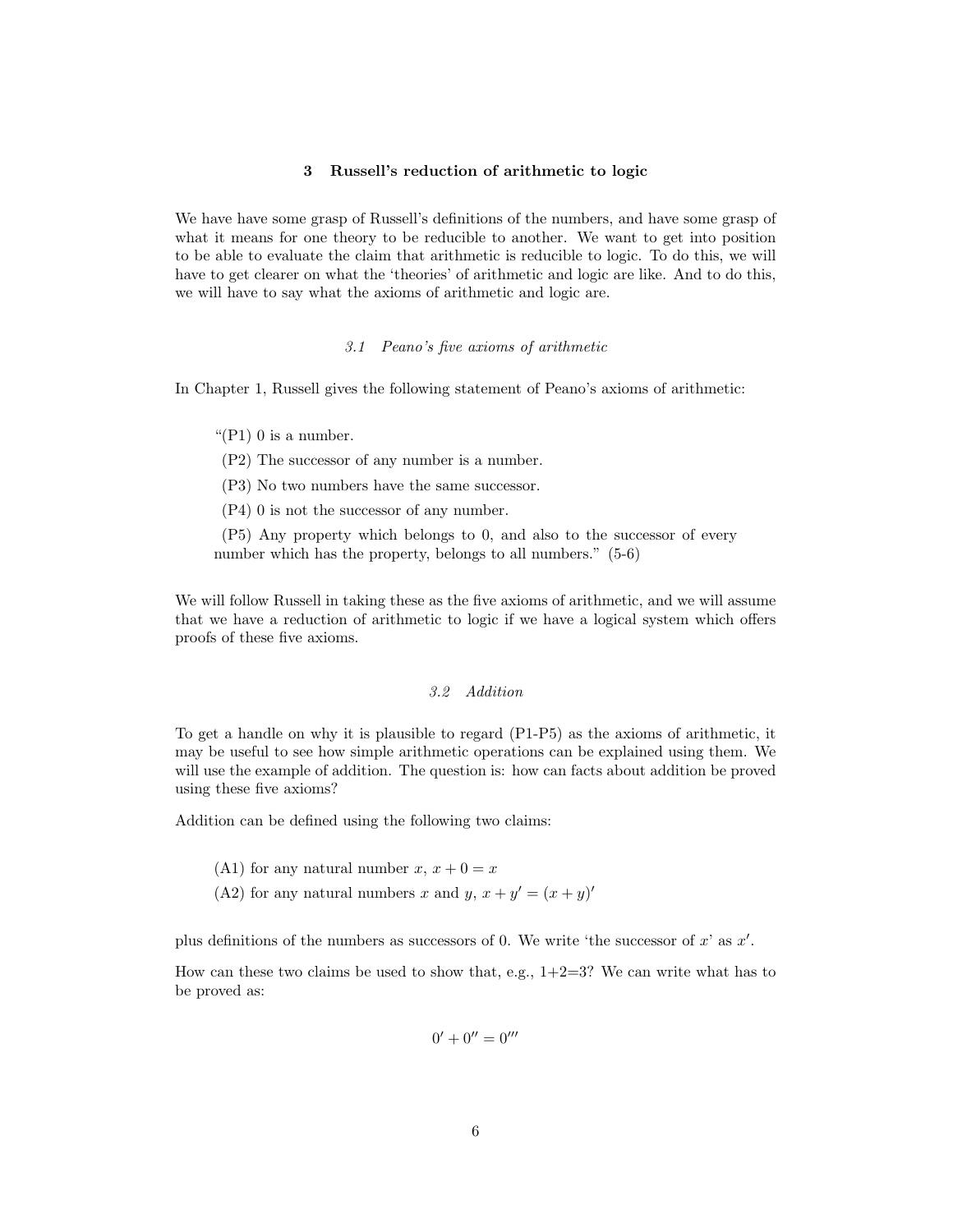and we can give the following proof:

| 1. $0' + 0'' = (0' + 0')'$ | (A2)                                       |
|----------------------------|--------------------------------------------|
| 2. $0' + 0' = (0' + 0)'$   | (A2)                                       |
| 3. $(0'+0) = 0'$           | (A1)                                       |
| 4. $0' + 0' = 0''$         | $(2,3,$ substitution of equals for equals) |
| C. $0' + 0'' = 0'''$       | $(1,4,$ substitution of equals for equals) |

How does this proof rely on axioms (P1) and (P2) above? How do we know that, for example,  $0''$  is a natural number?

Why, intuitively, are axioms (P3)-(P5) needed?

To show that arithmetic is reducible to logic, we will have to show that these five axioms are provable on the basis of logical truths. So our next step is to examine the logical system that Russell is working with.

## 3.3 Russell's logical system

<span id="page-6-0"></span>We will follow Soames (p. 140 ff.) in presenting first a simplified version of Russell's system, and then adding complications in response to problems with it.

Russell's logical system extends usual systems of logic by adding the primitive symbol  $\epsilon$ ', which intuitively means 'is an element of' or 'is a member of.' Russell's logical system contains three axioms which include this symbol:

1. The axiom schema of comprehension.

 $\exists y \forall x$  (F $x \equiv x \in y$ )

Informally, this says that for every predicate in the language, there is a set of things which satisfy that predicate. As Soames puts it (141), "To think of this as a logical principle is, in effect, to think that talk about an individual x's being so and so is interchangeable with talk about x's being in the set of things which are so and so."

2. The axiom of extensionality.

 $\forall a \forall b$   $[\forall x \ (x \in a \equiv x \in b) \rightarrow a = b]$ 

If a and b are sets with the same members, they are the same set.

- 3. The axiom of infinity.
	- $\emptyset \notin N$

This axiom is meant to guarantee that an infinite number of objects exist; what it says is that the empty set is not a member of the set of natural numbers. Soon we will see why Russell needs an axiom of infinity, and why he expresses it in this counter-intuitive way.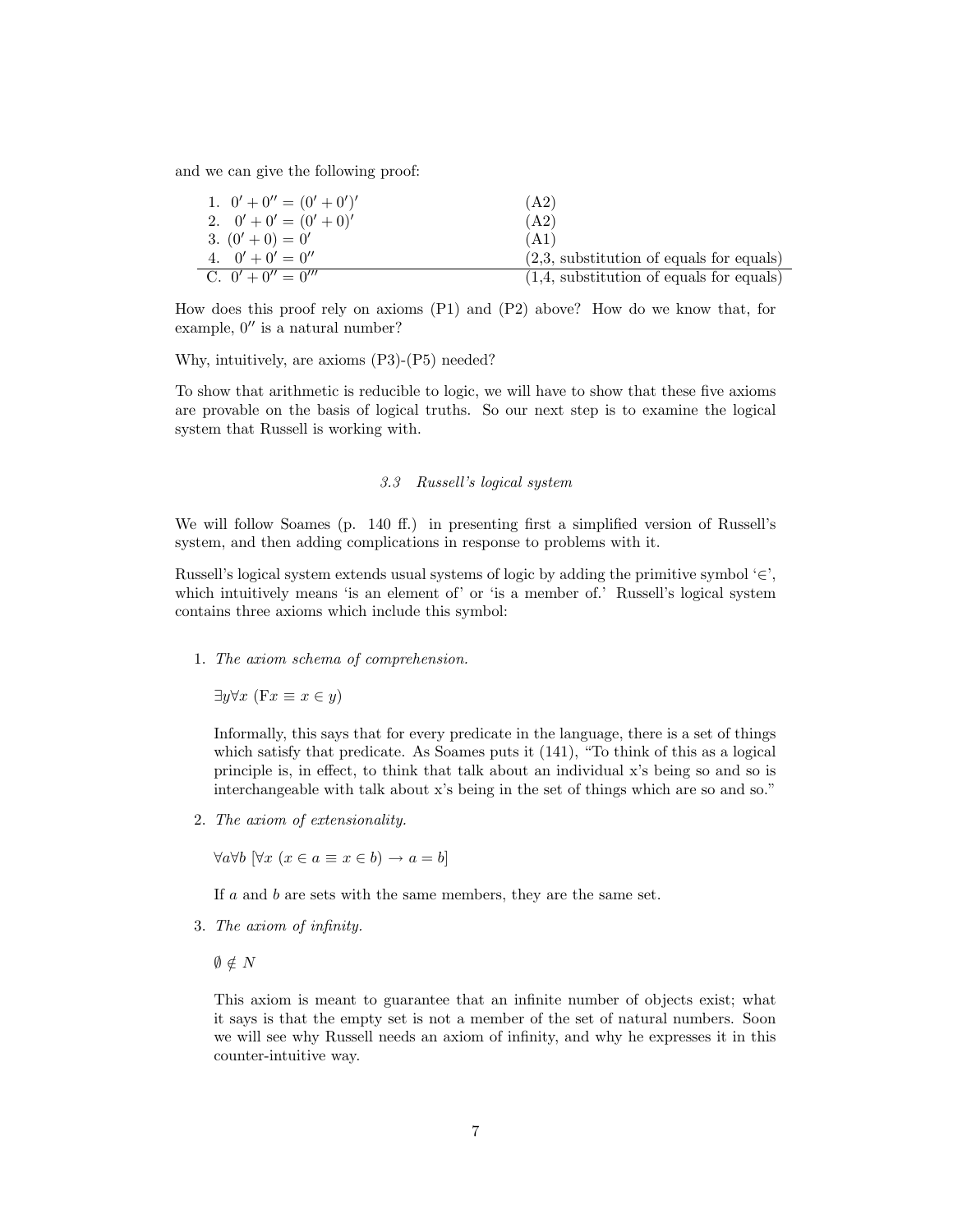It is worth noting, by the way, that the null set is not a new primitive in Russell's system. It is definable as the set which is such that everything is not a member of it. ( $\emptyset =$  the S:  $\forall x \ (x \notin S)$ 

#### 3.4 Definitions of arithmetical terms

<span id="page-7-0"></span>As noted earlier in our discussion of reductions of one theory to another, what we want is a proof of the axioms of arithmetic on the basis of the axioms of Russell's logical system. But, since the two have different primitive vocabularies, we will need a translation of the vocabulary of one into the vocabulary of the other. We will now see how the kind of definition of the numbers described by Russell in the chapter we read can be adapted to do this.

The main arithmetical concepts involved in the Peano axioms are zero , successor, and natural number. These can be defined as follows:

## Definition of zero

 $0 = \{\emptyset\}$ 

Zero is the set whose only member is the empty set.

#### Definition of successor

The successor of a set  $a$  is that set which contains every set which contains a member  $x$ such that, if  $x$  is eliminated from that set, what is left is a set which is a member of  $a$ .

So the successor of zero is the set which contains every set with the following characteristic: it contains a member such that, when that member is eliminated from the set, the remaining set is a member of zero. But there is only one member of zero: the empty set. So the successor of zero is a set which contains all sets which contains a member which, when eliminated from the set, yields the empty set. But this just is the set of all one-membered sets; one-membered sets are the ones which have a member which, when eliminated, yields the empty set. So the successor of zero – i.e., the number  $1$  – is the set of all one-membered sets. The number 2 is defined as the successor of 1, and so on.

It is important to note that this definition is not circular. All that we used were the definitions of zero and successor, and neither of these presuppose arithmetic concepts. To see this, note first the following three notions from set theory:

Complement. The complement of a set  $S$  is the set of all things which are not members of S. 'The complement of S' is written ' $Comp(S)$ .'

Union. The union of two sets is the set of all things in either set. 'The union of S and T' is written  $'S \cup T$ .

Intersection. The intersection of two sets is the set of all things which are members of both sets. 'The intersection of S and T' is written ' $S \cap T$ .'

Given these, we can give the following definition of the successor of  $0$  (i.e., 1):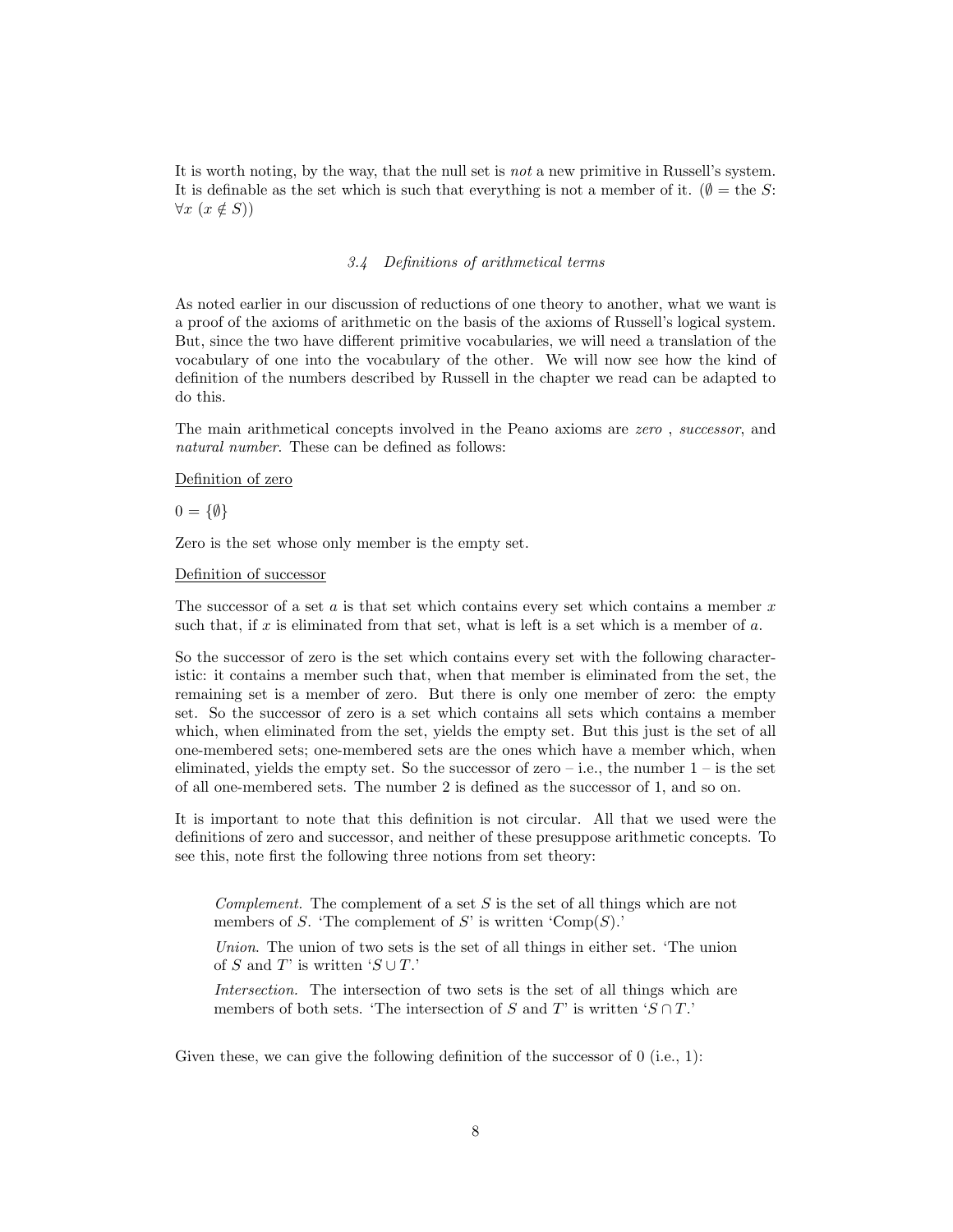$0'$  = the set of all sets S which meet the following condition:  $\exists x \ (x \in S \& S)$  $\cap \text{Comp}(\{x\}) \in 0$ 

i.e., given our definition of zero as the set whose only member is the empty set,

 $0'$  = the set of all sets S which meet the following condition:  $\exists x \ (x \in S \& S)$  $\cap \text{Comp}(\{x\}) \in \{\emptyset\}\}\$ 

(The 'trick' here is that the set obtained by removing a term  $x$  from a set  $S$  is the intersection of S with the complement of the set whose only member is x (i.e,  $\{x\}$ .)

## Definition of natural number

<span id="page-8-0"></span> $N =$  the smallest set containing zero and closed under successor.

## 3.5 A proof of the axioms of arithmetic in Russell's logical system

So far, we have laid out the axioms of Russell's system, and have shown how, within that system, we can give definitions of the primitive terms used in the axiomatization of arithmetic. We are now in a position to test those definitions by trying to prove the five axioms of arithmetic on the basis of Russell's three logical axioms, plus the definitions of zero, successor, and natural number.

(A more in depth version of these proofs is provided in Soames, pp. 146 ff.)

#### Proof that zero is a natural number

Given the definition of natural number above, this is trivially true.

Proof that the successor any number is a number

This is also trivial, given the definitional claim that the set of natural numbers is closed under successor.

#### Proof that zero is not the successor of any number

We can prove this by reductio ad absurdum. (To prove some proposition  $p$  by reduction ad absurdum is to show that p is true by reducing the negation of p to absurdity  $-$  i.e., to show that  $\neg p$  implies a contradiction.)

- 1. Suppose that for some  $x, x'=0$ .
- 2. Then, by the definition of 0, for some  $x, x' = \{\emptyset\}.$
- 3. Then, by the definition of successor, every member m of  $\{\emptyset\}$  is such that it has a member such that, when removed from  $m$ , the remaining set is a member of x.
- 4. So every member of  $\{\emptyset\}$  has a member.
- 5. So  $\emptyset$  has a member.
- 6. But  $\emptyset$  is the set with no members.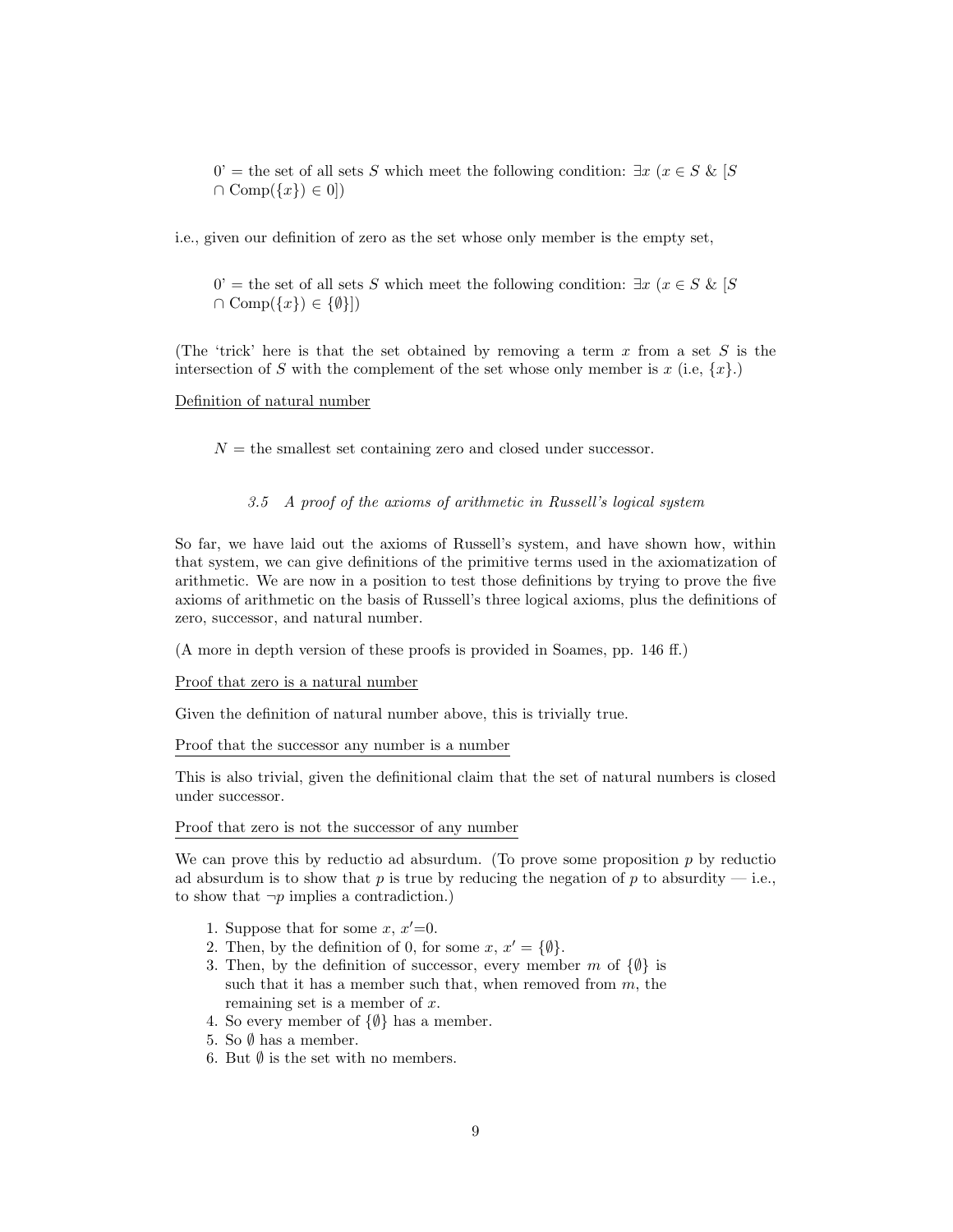Proof that no two different numbers have the same successor

To prove this, we show that whenever  $x, y$  have the same successor,  $x = y$ . This can be proved in two stages.

1. First, suppose that the successor x, y is not the empty set. Then it – call it  $S$  – is a set with members. The definition of successor tells us that if  $S$  is the successor of  $x$ , then if we take any member m of S and eliminate one of its members, the resultant set  $m'$  is a member of x. Parallel reasoning shows that  $m'$  is a member of y. But we know from the definition of the numbers that if  $x$ , are numbers and have a member in common, then  $x = y$ .

2. How about the other possibility – that the successor of  $x, y$  is the empty set? To see why this is worth considering, it is important to see what would have to be true for the successor of some number to be the empty set. Recall that, e.g., the number 23 is the set of all 23-membered sets. (This is not the definition of the number – which is given in terms of successor – but it is equivalent to what the definition says.) Now suppose that there were only 23 objects in the universe. What would the successor of 23 be? The set of all 24-membered sets. But, if there are only 23 objects in the universe, there are no 24-membered sets. That means that the successor of 23, i.e. 24, would be the empty set. Then what would the success of 24 be? The set of all 25-membered sets. But, again, in the scenario being considered, there are none. So 25 would be the empty set, just like 24. So in this scenario,  $23' = 24'$ , even though  $23 \neq 24$ . But this conflicts with the axiom of arithmetic which we are trying to prove. Hence this scenario is one which must be ruled out by some axiom of Russell's logical system. And it is: by axiom 3, the Axiom of Infinity. This axiom says that the empty set is not a member of the set of natural numbers. Now you can see why this strange-sounding axiom is called the Axiom of Infinity: it in effect guarantees that there are infinitely many objects in the universe.

Proof of the validity of mathematical induction

<span id="page-9-0"></span>(We will not be discussing the proof of this in class. A brief discussion may be found in Soames, pp. 147-148.)

## 4 The axiom of infinity and iterated sets

We have shown that the axioms of arithmetic are provable in Russell's logical system; given what we said above about the relations between the axioms and theorems of a theory, this suffices to show that the theorems of arithmetic are also provable in this system.

But you might still have the following doubt about the reduction: is Russell's system of logic really just a system of logic? This doubt is connected with the Axiom of Infinity. Perhaps it is true that there are infinitely many objects; but it does not seem to be a truth of logic that there are. How could we know on the basis of knowledge of logic alone how many things there are?

A response to this problem comes from the axiom schema of comprehension. We can talk about the set with no members (or, equivalently, the set of things which are both F and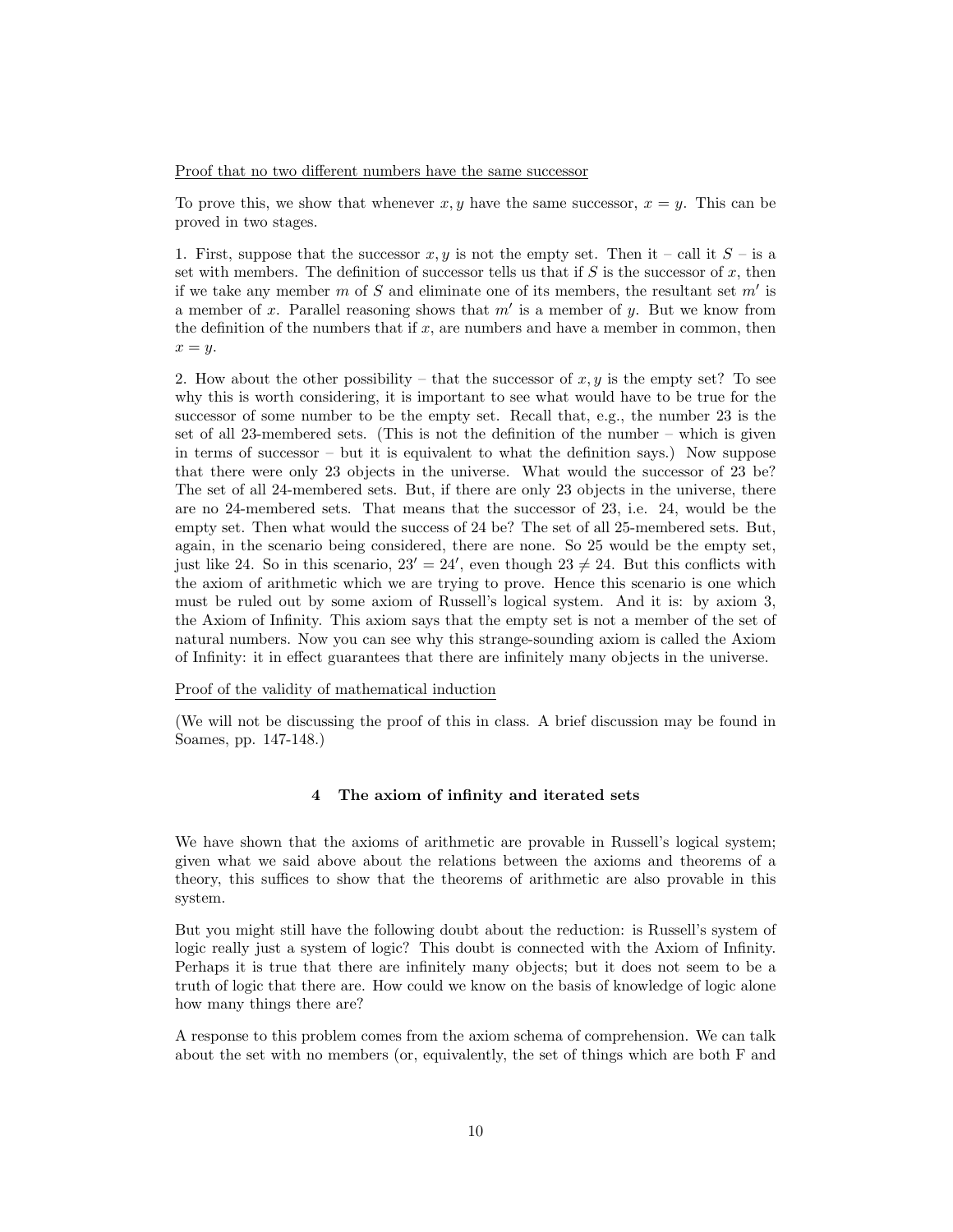not-F); but we can also talk about the set containing only the set with no members, the set containing only the set whose only member is the set with no members, and so on indefinitely. By the axiom schema of comprehension, all of these sets exist. So it seems that logic alone guarantees us an infinity of objects:

 $\emptyset$ ,  $\{\emptyset\}, \{\{\emptyset\}\}, \{\{\{\{\emptyset\}\}\}\}, \ldots$ 

<span id="page-10-0"></span>This seems to make the axiom of infinity, and our knowledge of it, unproblematic.

## 5 Russell's paradox and the axiom schema of comprehension

But there is a further problem, which Russell was the first to discover, with another of the axioms of the logical systems presented above. This problem is known as Russell's paradox.

Consider axiom 1, the Axiom Schema of Comprehension. Intuitively, this says that for any way which an object can be (i.e., for any condition which an object can satisfy), there is a set of those objects which are that way (i.e., there is a set of just those objects which satisfy that condition).

Consider first 'being a member of oneself'. Intuitively, this is a property which some sets have, and some sets do not have. The set of all abstract objects, for example, is a member of itself, since sets are abstract objects and the set of all abstract objects is a set. But the set of red things is not a member of itself, since it is not red. So far, so good; there is this property of being a member of oneself which some sets have and some do not; so presumably there is a set of all those sets which are a member of themselves.

Now consider the opposite property: the property of not being a member of oneself. Since this too appears to be a way that some sets are and some are not, we should be able to talk about the set of all sets which are not a member of themselves. Call this set S:

 $S =$  the set of all sets which are not members of themselves.

But now consider the question: is  $S$  a member of itself? Suppose first that it is. If it is, then S must not be a member of itself, since this is what it takes to be a member of S. But this is a contradiction. So it must be the case that S is not a member of itself. But then it must be a member of itself, since everything which is not a mmber of itself is in S. But this too is a contradiction. So S cannot exist. But this is shows that the unrestricted axiom schema of comprehension is false.

We can give the same argument more formally as follows.

- 1.  $\exists y \forall x \ ((x \in y) \equiv (x \notin x))$
- 2. Let 'S' be a name for the set whose existence is stated by (1). Then  $\forall x$  ((x  $\in$ S)  $\equiv$  $(x \notin x)$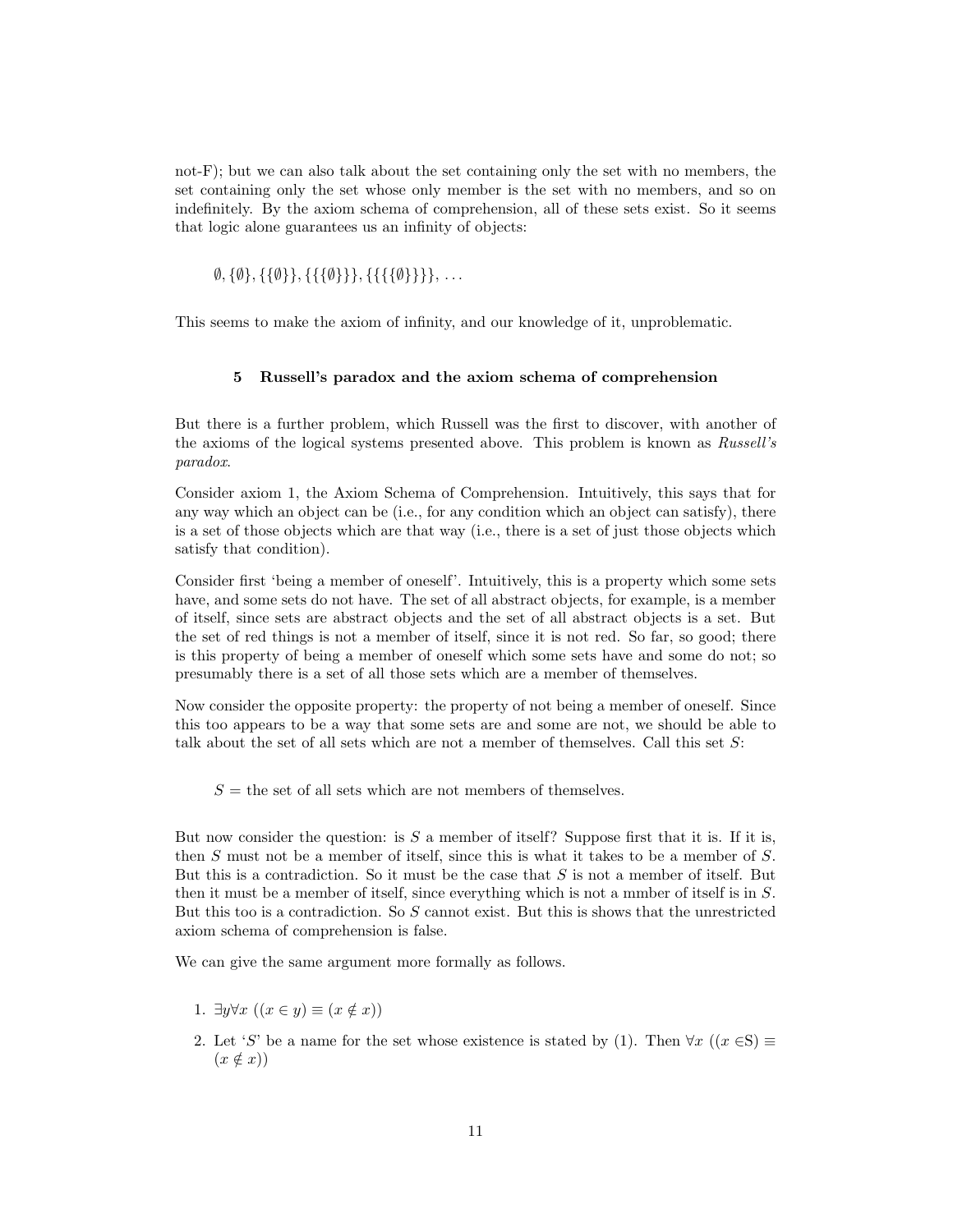3.  $(S \in S) \equiv (S \notin S)$ 

Since  $(3)$  follows from  $(1)$ , and  $(3)$  is a contradiction,  $(1)$  is false.

Russell's solution to this problem was the theory of logical types. Discussion of the theory of types gets extremely complicated, so here we will only discuss some simple aspects of the theory. The idea is basically this: we need a way of saying which sets exist which does not lead to contradiction. Clearly, Russell's paradox has something to do with the idea of things being members of themselves. So maybe we should find some way of blocking sets from ever being members of themselves. One way to do this would be to begin with 'first-level' objects: objects which are not sets. We could then let sets of level 2 contain only first-level objects; sets of level 3 contain only sets of level 2; and so on. This blocks the construction of the set which leads to Russell's paradox. There are various ways of restricting the axiom scheme of comprehension to deliver this result.

## 6 Does Russell's logicism achieve its aims?

<span id="page-11-0"></span>Above I suggested that Russell had the dual aims of resolving metaphysical and epistemological puzzles about mathematical truths. How well does his attempted reduction of logic to mathematics fare in achieving these aims?

A serious problem here is posed by the axiom of infinity, which guarantees the existence of infinitely many things. This is both a metaphysical commitment of the theory, and a problem for explaining the epistemology of mathematical statements — for if to know them we have to know Russell's axioms to be true, and if to know Russell's axioms to be true we have to know that there are infinitely many things, and if (as seems plausible) we can only know how many things there are on the basis of experience, this poses a problem for the very datum we were trying to explain: that mathematical truths are knowable a priori, independent of experience.

Above I suggested that we could get around these problems by noting that logic alone seems to provide for the existence of infinitely many sets, when we consider the series

 $\emptyset$ , { $\emptyset$ }, {{ $\{\emptyset\}$ }, {{{ $\{\{\emptyset\}\}\}$ , {{{{ $\emptyset$ }}}, ...

but consideration of this series shows that it cannot play its intended role, if we adopt the theory of logical types. We were imagining that this series guarantees the existence of infinitely many natural numbers because we were imagining the following sort of identification of numbers with sets:

 $0 = \{\emptyset\}$  $1 = \{\{\emptyset\} \dots \text{ (filled out with whatever other 1-membered sets might } \}$ exist)  $\ldots$  }  $2 = \{\{\{\emptyset\}\}\dots\}$  (filled out with whatever other 2-membered sets might  $exist) \dots$ }

Remember: natural numbers are sets of equinumerous sets; and the set of natural numbers is the set of these sets.